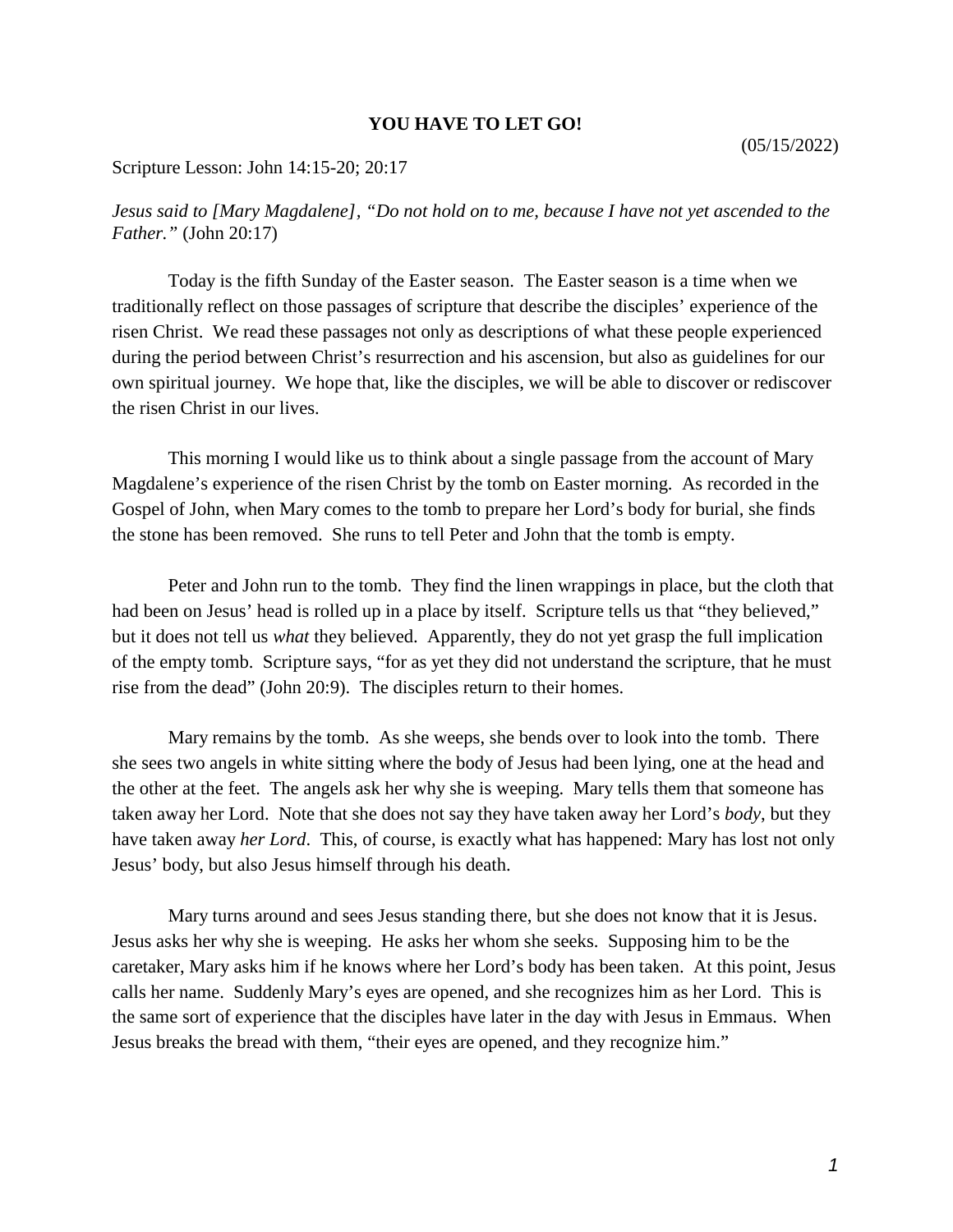As soon as the two disciples recognize him, Jesus "vanishes from their sight." With Mary, the conversation following the recognition is more extensive. In this exchange, Jesus says something very interesting to Mary. In the translation of the Bible that we use for worship, the New Revised Standard Version, Jesus tells her, "Do not hold on to me, because I have not yet ascended to the Father." In the Jerusalem Bible, this passage is translated as "Do not cling to me." In the Revised Standard Version, it is translated as "Do not hold me."

Mary and the other disciples knew the human Jesus of Nazareth. They traveled with him. They heard his words and witnessed his healing miracles. They broke bread with him every day for the past three years. They had a relationship with him, a relationship that changed their lives.

Now this man whom they followed, this man who meant so much to them is dead. Mary and the disciples miss the Jesus whom they knew. If they could, they would wish him back to earth. They would like him to do for himself what he did for his friend, Lazarus. They do not yet understand the deeper meaning of his death and resurrection, his promise that after his death he would return to them in a new way.

Only a few days before his death, in a meeting with his disciples, Jesus tells them,

*I will not leave you orphaned; I am coming to you. In a little while the world will no longer see me, but you will see me; because I live, you also will live. On that day you will know that I am in my Father, and you in me, and I in you.*

Jesus tells the disciples that after he leaves them,

*I will ask the Father, and he will give you another Advocate, to be with you forever. This is the Spirit of truth, whom the world cannot receive, because it neither sees him nor knows him. You know him, because he abides with you, and he will be in you.*

He then tells them that it is for their own benefit that he will die. He says,

*Nevertheless, I tell you the truth: it is to your advantage that I go away, for if I do not go away, the Advocate will not come to you, but if I go, I will send him to you.*

In these passages, Jesus is telling his disciples that his death will not be a tragedy; rather, it is a necessary part of a transformation from matter to spirit that will ultimately benefit the disciples, and that will prove to be of immeasurable benefit to those of us who are twenty-first century disciples.

These passages of scripture remind me of two Buddhist teachings. The first is a strange teaching. It tells us, "If you meet the Buddha on the road, kill him."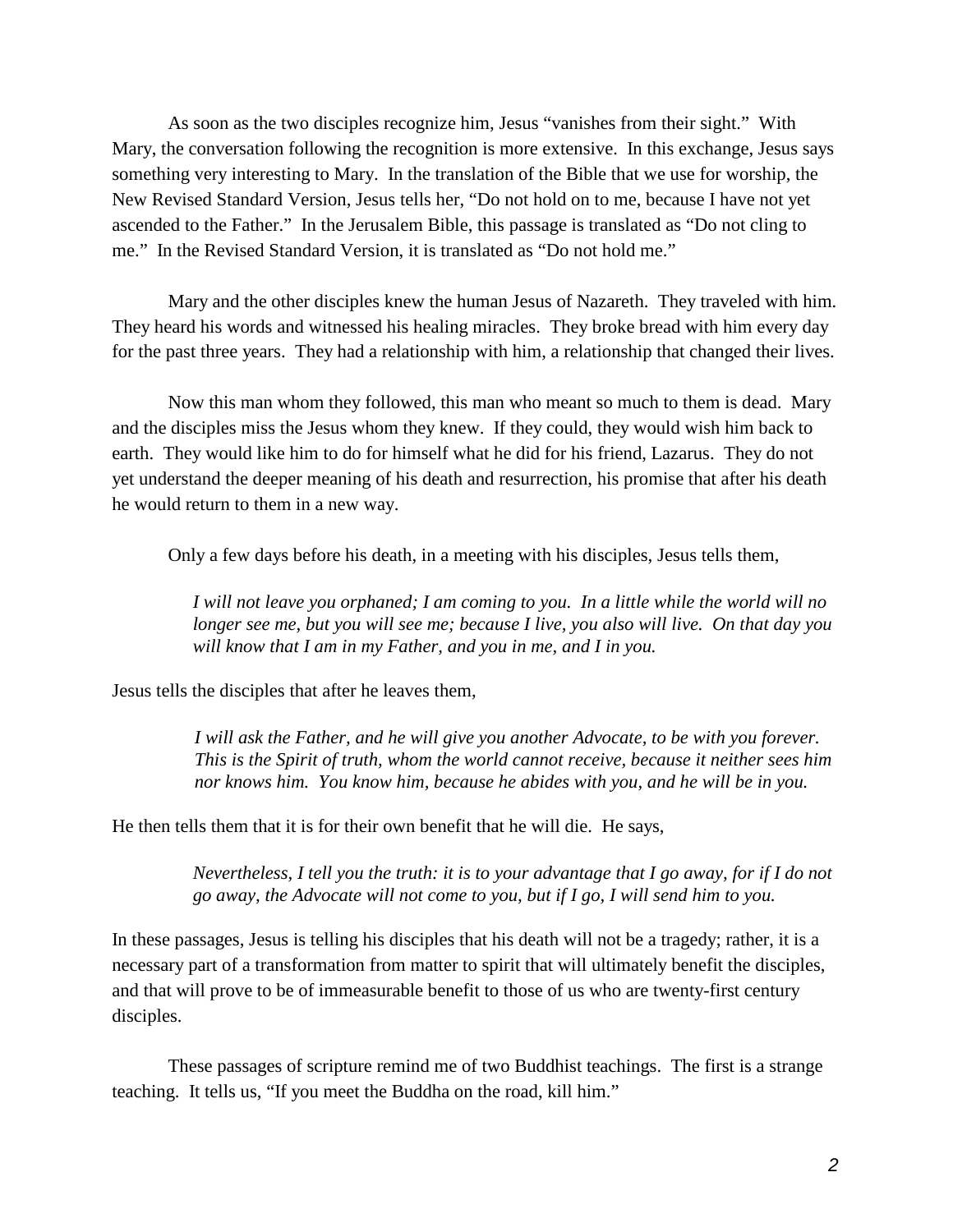When I first encountered this teaching, which I later learned has been attributed to the Buddhist Master Lin-Chi (died 866 C.E.), I thought that it might have been said or written by someone who doesn't like Buddhists. But most people like Buddhists. I mean, what's not to like? Buddhists are nice people. They are nonviolent—although I am not thrilled with what they are doing to the Muslims in Myanmar. In general, observant Buddhists don't even like to kill and eat little animals. In addition, this is purportedly a Buddhist saying. So why would a Buddhist tell us that if we met the Buddha on the road, we should kill him?

I think this Buddhist teaching speaks to a very human tendency that Jesus addresses with his disciples. If Jesus were to appear on earth right now in human form, and if we were convinced it was Jesus, what would we do? We would probably listen very carefully to his teachings. We would probably write down everything he said. We would become his followers. We might even worship him (though, despite what many of my fellow Christians believe, I am not sure that this is what he would want us to do).

So, what is the problem with this? From one perspective, there is absolutely nothing wrong with it. We would become followers of Jesus. We would become disciples of Jesus, just like the original twelve. From another perspective, however, there is a danger to this kind of discipleship. By focusing our attention on the outer human Jesus, the incarnation of the Christ, we might never discover the Holy Spirit who dwells within us. We might never discover the spark of divinity within.

Jesus tells his disciples that *it will be to their advantage* that he will leave them. How could his death, his departure be to their advantage? It will be to their advantage because as long as he is with them in human form, they will not discover the Spirit whom God will send in his name, the Spirit of God who dwells within the depths of their souls. The human Jesus of Nazareth has to die; he has to disappear for them to discover him in a new form, for them to discover him as a living presence from whom they can never again be separated.

I think this is the meaning of the saying, "If you meet the Buddha on the road, kill him." The Buddha tells us that we cannot become enlightened by believing in him, nor can one find enlightenment by becoming a disciple or follower or him or anyone else. As the Zen master Basho (died 1694) has said, "Do not seek to follow in the footsteps of the men of old; seek what they sought." For a Buddhist, *true* enlightenment is the discovery of our own Buddha-nature, the spark of divinity within us, that which was with us all along, even when we were living in the darkness of ignorance. The Buddha tells us that it is more important that we find the spark of divinity within ourselves than that we witness it in him. In fact, our worship of him could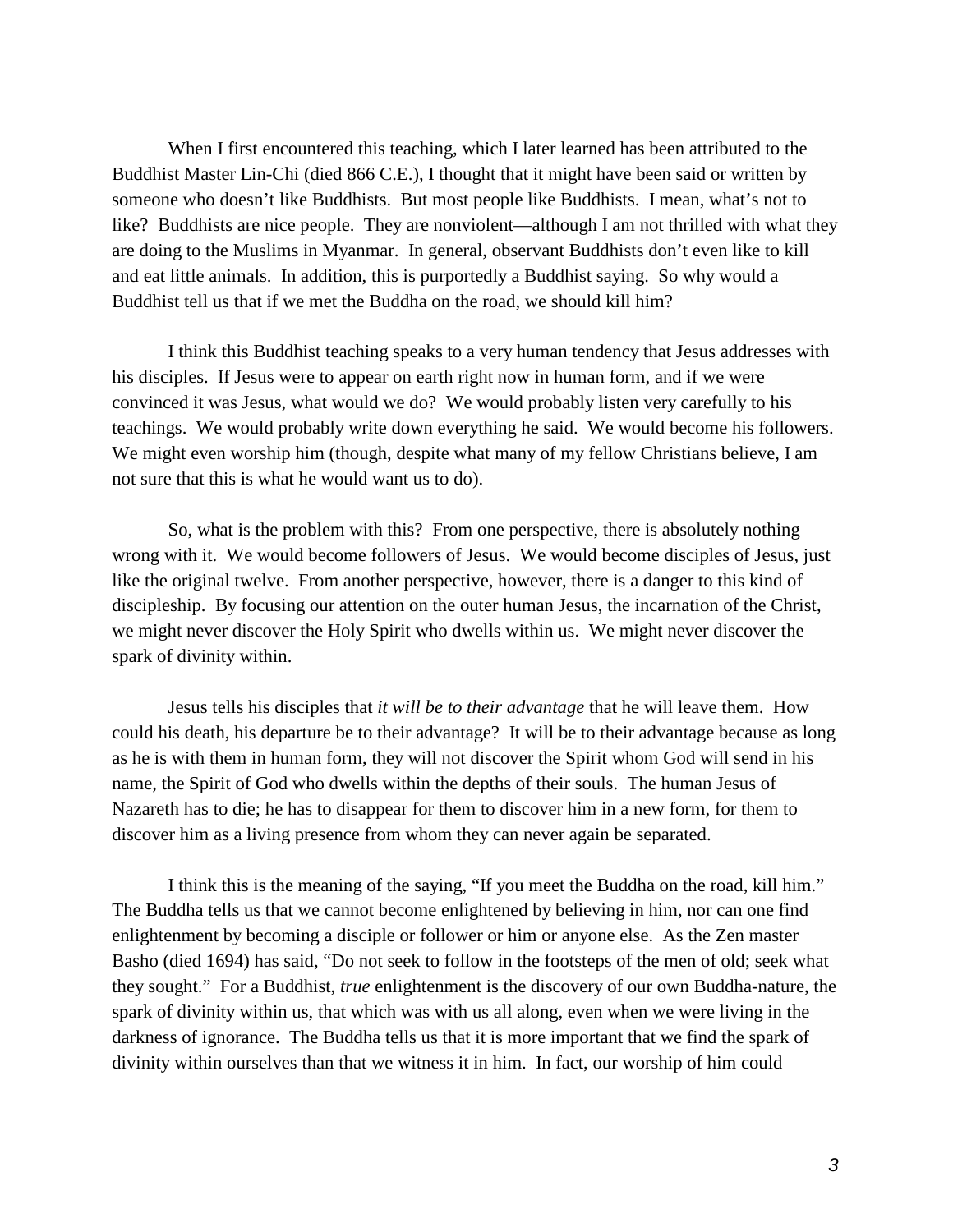become a distraction. *By locating divinity outside ourselves, we remain essentially blind to our own divinity*.

From the passages we heard this morning from the Gospel of John, I think Jesus would agree with the Buddha. I think he would agree with the Japanese Zen Master Dogen, who said, "If you cannot find the truth right where you are, where else do you expect to find it?" I think he would agree with Robert M. Pirsig, the author of *Zen and the Art of Motorcycle Maintenance*, who said, "The only Zen you find on the tops of mountains is the Zen you bring up there." I think Jesus would agree that by locating divinity, the kingdom of God, outside ourselves, we remain blind to the wonderful, the priceless treasure that lies within!

The second Buddhist teaching that I believe might help us understand what Jesus said to Mary by the tomb is the Buddha's teaching about attachment. In the exchange that is the focus of our reflections this morning, Jesus tells Mary not to become attached to him in human form. If she were to hold onto this human form, if she were to cling to this human form, she would only cause suffering for herself. She would miss the opportunity to rediscover Jesus in a new and different form.

Buddhism tells us that our suffering arises as a consequence of our attachments. In order to eliminate suffering in our lives and in the world, we need to identify that to which we are attached, that which we seek to control, and let this go. This is also one of the central themes of Jesus' life and teaching. As we reflect on the way that Mary and the disciples had to give up what they had to discover something greater, we will hopefully be able to identify and let go of that which is holding us back from the discovery of the risen Christ within.

The central dynamic underlying our attachments is the matter of self-centeredness. Selfcenteredness is the root of our suffering, and it is the root of the suffering that we inflict upon others. Jesus tells us that our self-centeredness needs to be replaced by Christ-centeredness, by God-centeredness. In the words of the apostle Paul, we need to die to the old self to enter the new life that is offered to us by Christ and in Christ. In Galatians 2:19-20 Paul says, "I have been crucified with Christ; and it is no longer I who live, but it is Christ who lives in me." In this passage, Paul is telling us that we need to let go of our attachment to ourselves if we are to discover the kingdom of God within.

For those of us who have lost loved ones, this is an important teaching. When the people whom we love are alive, we want to be near them; we want to be with them; we want to touch them; we want to hold them. We want to keep them with us forever. When they die, we feel bereft; we feel as if we have lost them.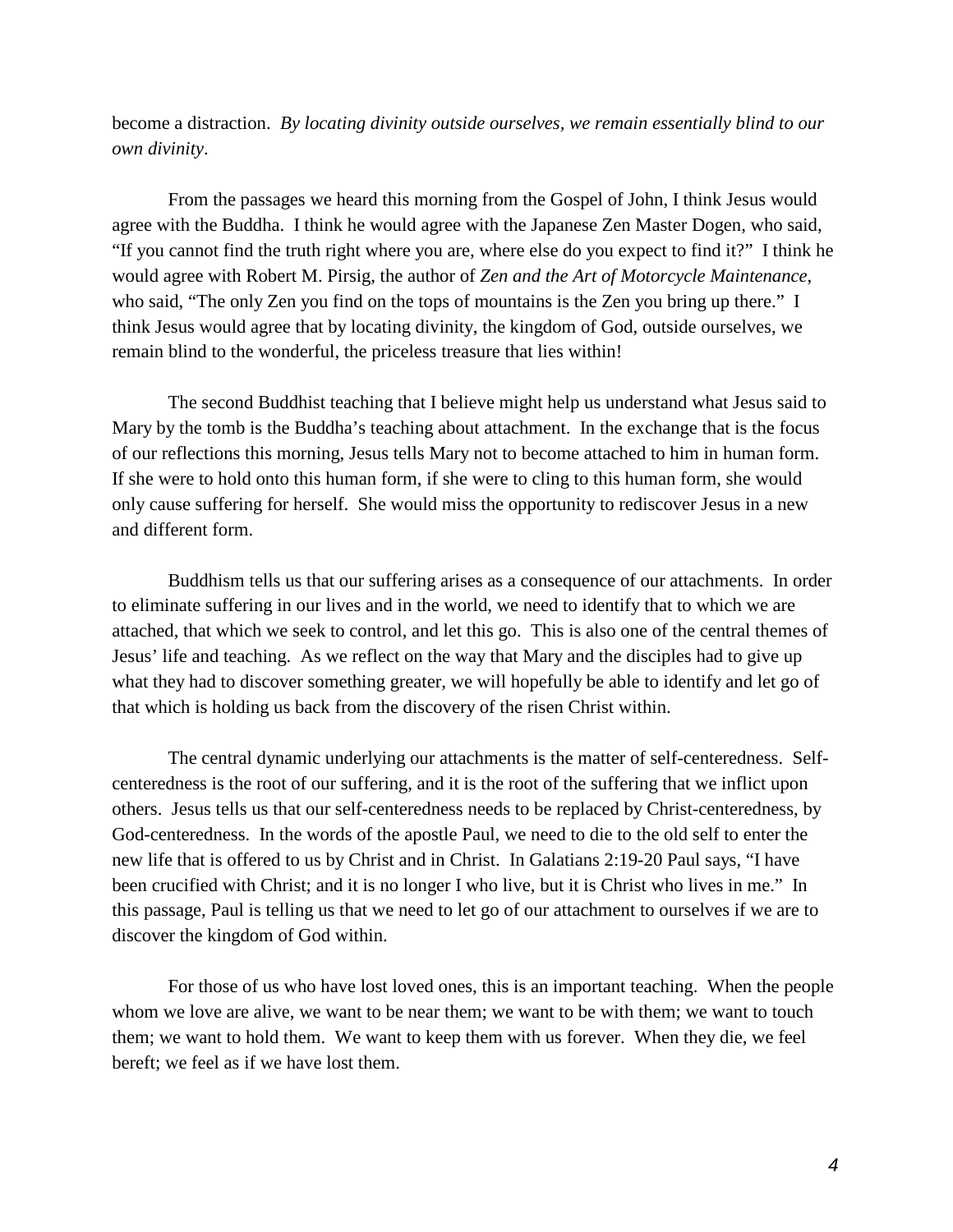To a certain extent, this is true. We have lost our loved ones in one form. But this form, the human form, could no longer hold them. We know that for many of them, if not most of them, if they lingered in human form, it would only cause them great suffering. They had to be released from this form to return to God, and then to be with us in a new and different way. If we center our thoughts on our loss of them as we experienced them in human form, we may miss the rediscovery of them in our lives today.

Jesus tells Mary and the disciples not to cling to him, to let go of him that he might ascend to the Father. As he did with the disciples, so, also, he tells us not to cling to our attachments; he tells us to let go of our attachments to our possessions, our attachments to our loved ones, our attachments to ourselves, our attachments to our beliefs, *even our attachment to him.* Like the Buddha, Jesus tells us that grasping, whether it is the grasping of possessions or the grasping of special people, only produces suffering. It produces suffering in us. Then, through us, it is bound to produce suffering in others.

Jesus tells us that if we cannot let go of the human form of someone we love, we will find it difficult to rediscover our loved one within us. We will feel empty and lost, just as the disciples felt following their master's death. Jesus is telling us to trust, to open our hearts that we might experience the faith that will lead to a magnificent discovery! I believe this is why the apostle Paul tells us that we Christians should not grieve as those do who have no faith.

"Do not try to hold on to me." This directive to Mary Magdalene is a profound teaching in relation to the human Jesus. It opens Mary to the experience of the Holy Spirit within her. Like the disciples on the road to Emmaus, she may have felt separated from the human Jesus, but she can never be separated from the Holy Spirit, the presence of God within her, a presence that is both shaped and mediated by her relationship with Jesus of Nazareth.

Unlike Mary and the other disciples, we never actually met the human Jesus of Nazareth. We were not privileged to walk with him, to listen to his teaching, to break bread with him. We did not have the experiences of the risen Christ that the disciples had following his resurrection. But this is not as great a loss as it might seem. When we experience the Holy Spirit, the Spirit of God who dwells both within and among us, we find that we connect or reconnect with the human Jesus and his teachings, with Jesus and his healing presence in a deeper way. We also realize that we can never be separated from him, *that he is nearer to us than we are to ourselves*!

There are many times in life when we need to let go. We may have to let go of some of our expectations of other people or of life, for these expectations cause us suffering and may become demands on them. We may have to let go of some of our dreams to accept and love the life that we have. We have to let go of our youth if we are to age gracefully and sensitively. As